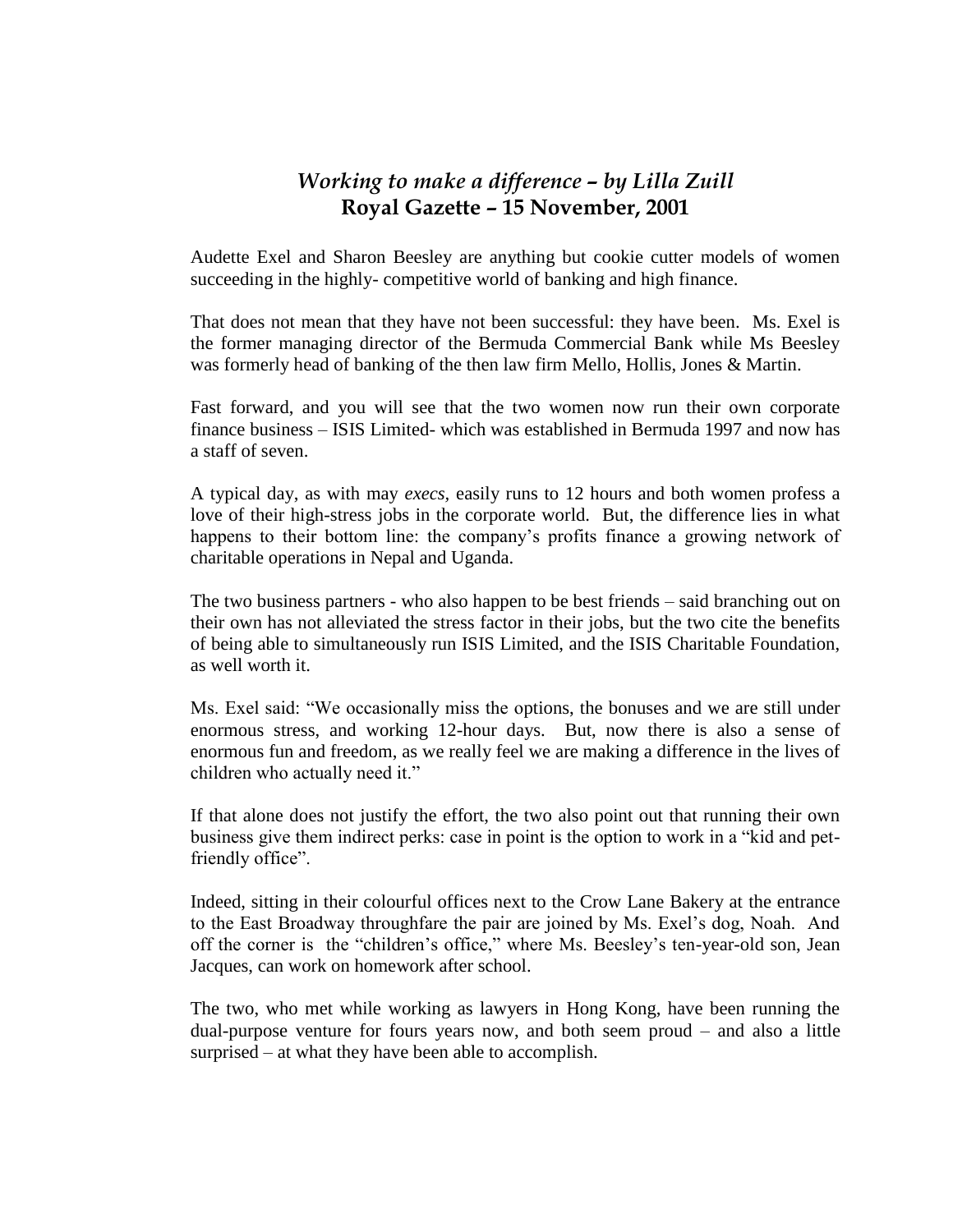One of the reasons for setting up the corporate finance business, and simultaneously, the charitable foundation was because of a belief that contribution – and not just writing a cheque – should be part of one's working life.

The pair had also seen, first hand, that there was a need, as they had taken a two-year round the world trip on bicycles together. And although they said they did "not quite" make it all the way around the world, both worked in Romanian orphanage and felt the need to contribute.

Both cited the Foundation as a tantamount way of "expanding Jean-Jacques' horizon". Ms. Beesley pointed out that although her son is being raised in Bermuda, which is one of the worlds' wealthiest countries, he is not living in a vacuum, but is aware of what might face children in the developing world.

Indeed, Ms. Beesley said her son has been to the ISIS Uganda project and is very aware of what the Foundation is working to accomplish.

Speaking of the link between the ISIS Limited and the ISIS Foundation; Ms. Exel said: "We are an exempted company business which has a contract to manage and cover the administration and general costs of the Foundation."

Ms. Beesley said that the costs of operating the Foundation are a bottom line expense of the business, adding that ISIS Limited has contributed just short of \$1 million since early 1998.

ISIS also seeks projects costs from third parties but the duo said they do not fundraise in Bermuda because they do not want to confuse the ISIS business scope.

Despite this, Ms. Beesley said the Foundation does at times get unsolicited funds and both say Bermuda has been "enormously supportive", of the initiative.

Ms. Exel said ISIS – the Egyptian Goddess of Motherhood depicted with one foot on land, one foot in the sea  $-$  is the perfect symbol of the multiple convergences in their lives; the convergence between the ISIS corporate and charitable worlds, and the convergence between the financial sector and insurance sector – where ISIS Limited's core business lies.

The ISIS Foundation continues to grow and Ms. Exel's sister, Leonie Exel, came on board earlier this year, initially to give the charity administrative and structural focus.

Leonie Exel, who has an extensive background working with Non Governmental Agencies in Australia, is spearheading an extensive programme in Nepal and Uganda.